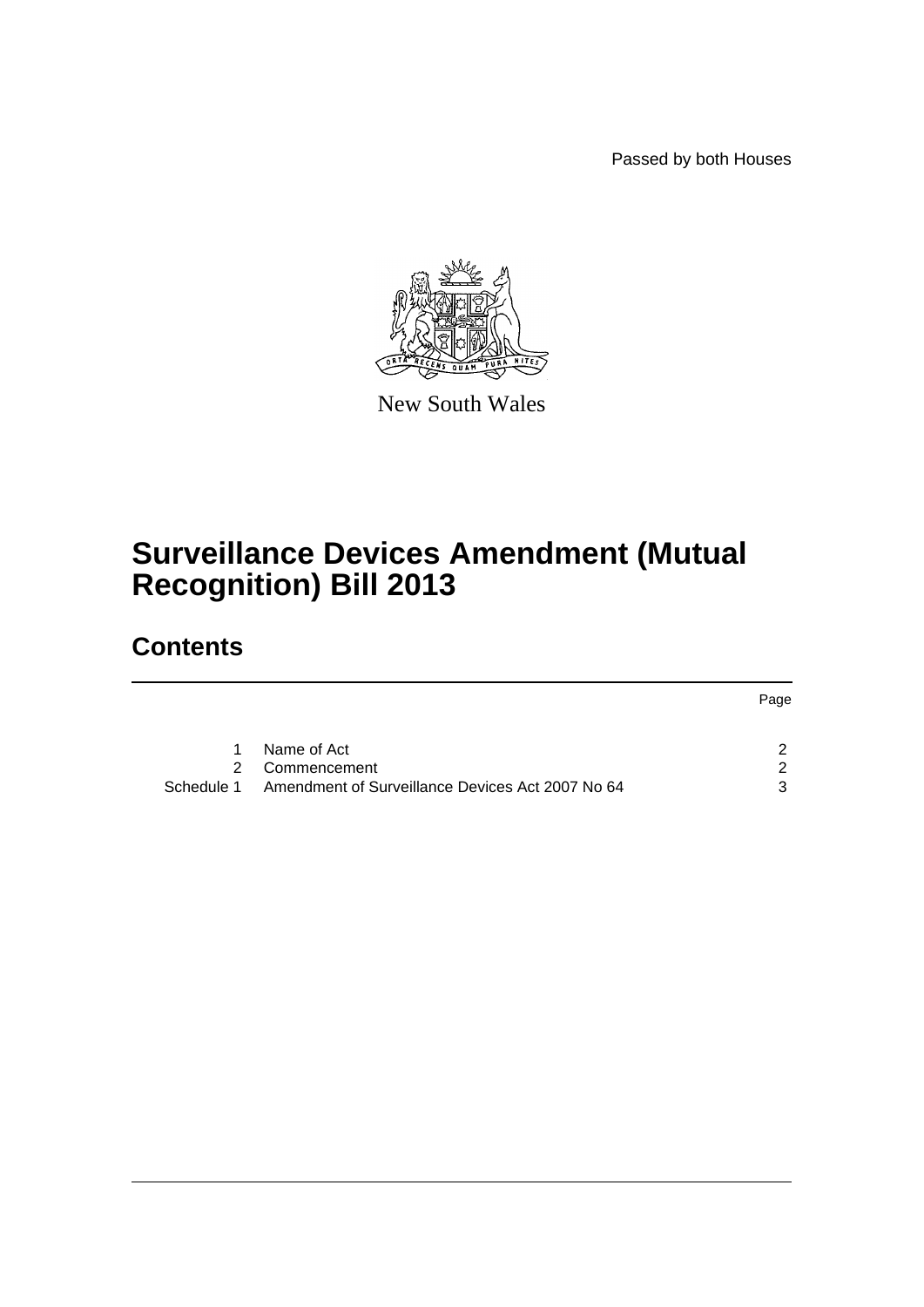*I certify that this public bill, which originated in the Legislative Assembly, has finally passed the Legislative Council and the Legislative Assembly of New South Wales.*

> *Clerk of the Legislative Assembly. Legislative Assembly, Sydney, , 2013*



New South Wales

# **Surveillance Devices Amendment (Mutual Recognition) Bill 2013**

Act No , 2013

An Act to amend the *Surveillance Devices Act 2007* to make further provision with respect to the use and retrieval of surveillance devices; and for other purposes.

*I have examined this bill and find it to correspond in all respects with the bill as finally passed by both Houses.*

*Assistant Speaker of the Legislative Assembly.*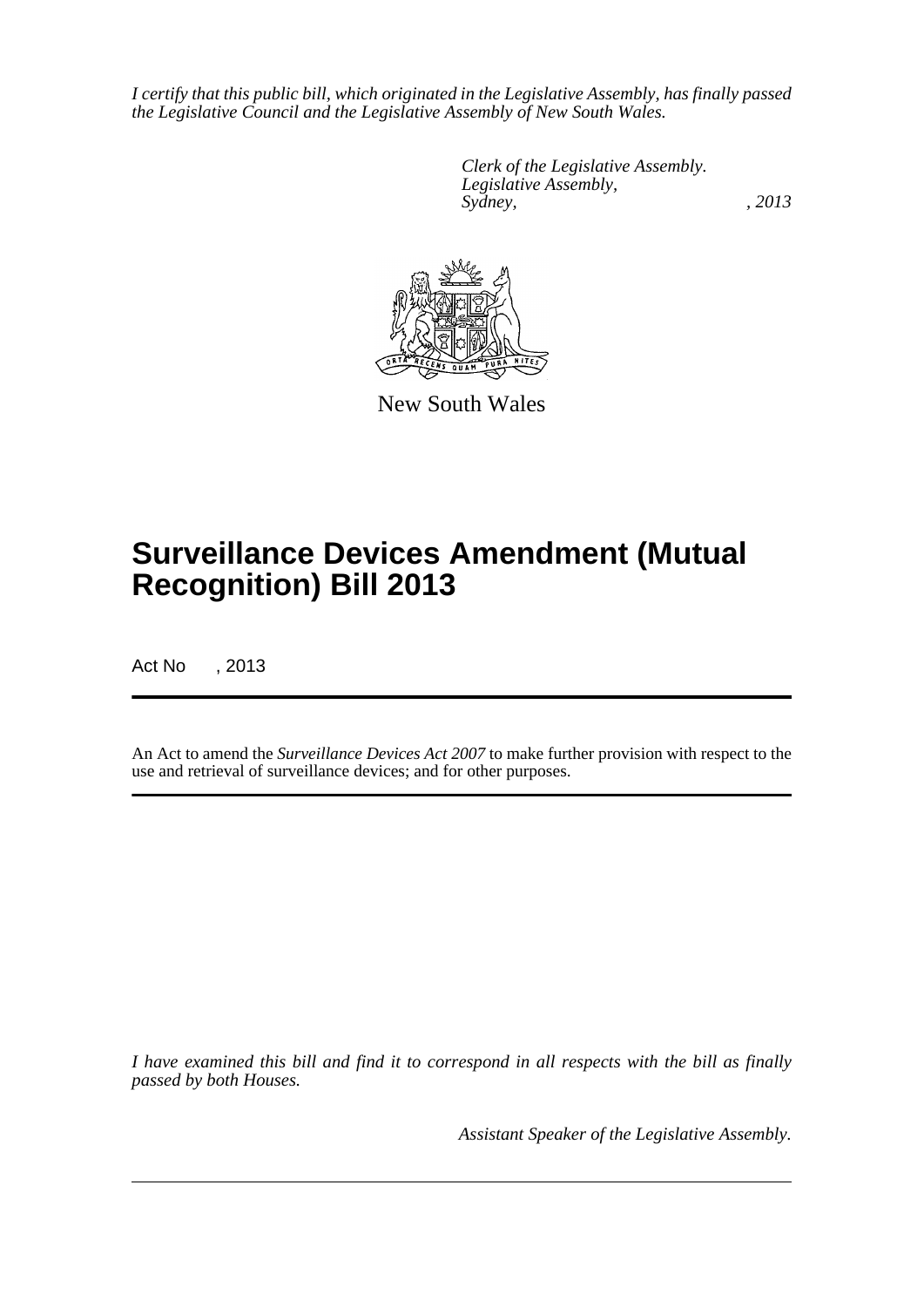# <span id="page-2-0"></span>**The Legislature of New South Wales enacts:**

#### **1 Name of Act**

This Act is the *Surveillance Devices Amendment (Mutual Recognition) Act 2013*.

### <span id="page-2-1"></span>**2 Commencement**

This Act commences on the date of assent to this Act.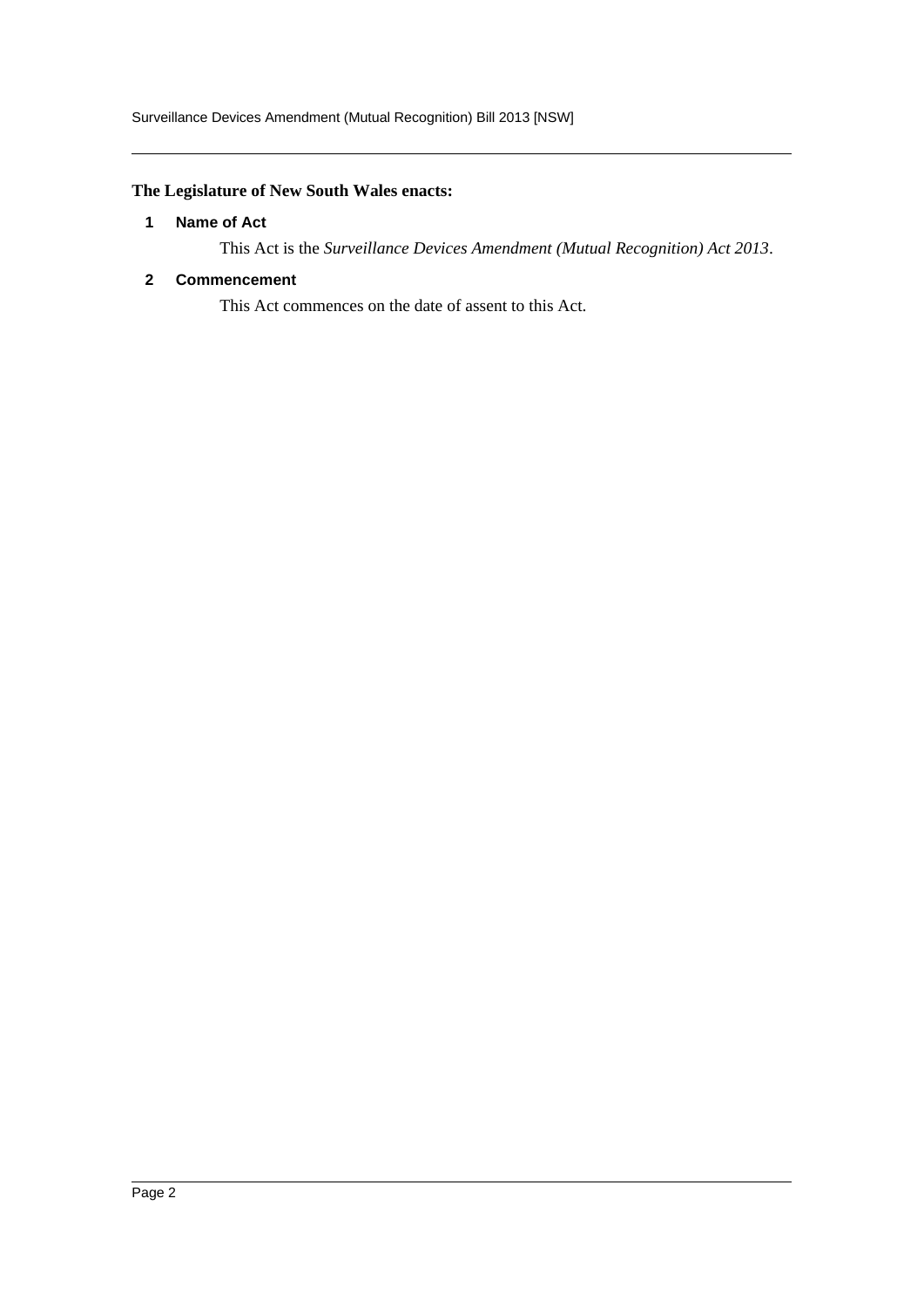# <span id="page-3-0"></span>**Schedule 1 Amendment of Surveillance Devices Act 2007 No 64**

#### **[1] Section 20 Contents of surveillance device warrants**

Insert at the end of section 20  $(1)$  (b)  $(xi)$ :

, and

(xii) the period within which a report about the use of the surveillance device authorised by the warrant must be furnished to the eligible Judge or eligible Magistrate under section 44 (1), being a period that expires not less than 60 days after the expiry of the warrant.

#### **[2] Section 28 Contents of retrieval warrants**

Insert at the end of section 28 (1) (b) (vii):

, and

(viii) the period within which a report about the retrieval of the surveillance device authorised by the warrant must be furnished to the eligible Judge or eligible Magistrate under section 44 (6), being a period that expires not less than 60 days after the expiry of the warrant.

#### **[3] Section 32 Emergency authorisation—continued use of authorised surveillance device in participating jurisdiction**

Insert after section 32 (4):

(5) An emergency authorisation cannot be granted in connection with a serious narcotics offence.

#### **[4] Section 40 Prohibition on use, communication or publication of protected information**

Insert "protected" before "information" in section 40 (1) (a).

#### **[5] Section 40 (3) (b)**

Omit ", substantial damage to property or the commission of a serious narcotics offence".

Insert instead "or substantial damage to property".

#### **[6] Section 40 (3) (b1)**

Insert after section 40 (3) (b):

(b1) the use or communication of protected information obtained from the use of a device in this jurisdiction by a person who believes on reasonable grounds that the use or communication is necessary to help prevent or reduce the threat of the commission of a serious narcotics offence, or

#### **[7] Section 44 Reports to eligible Judge or eligible Magistrate and Attorney General**

Insert at the end of section 44  $(1)$   $(g)$ :

, and

- (h) in the case of a surveillance device warrant issued in this jurisdiction and executed in a participating jurisdiction:
	- (i) giving details of the benefit to the investigation of the use of the relevant surveillance device and of the general use made or to be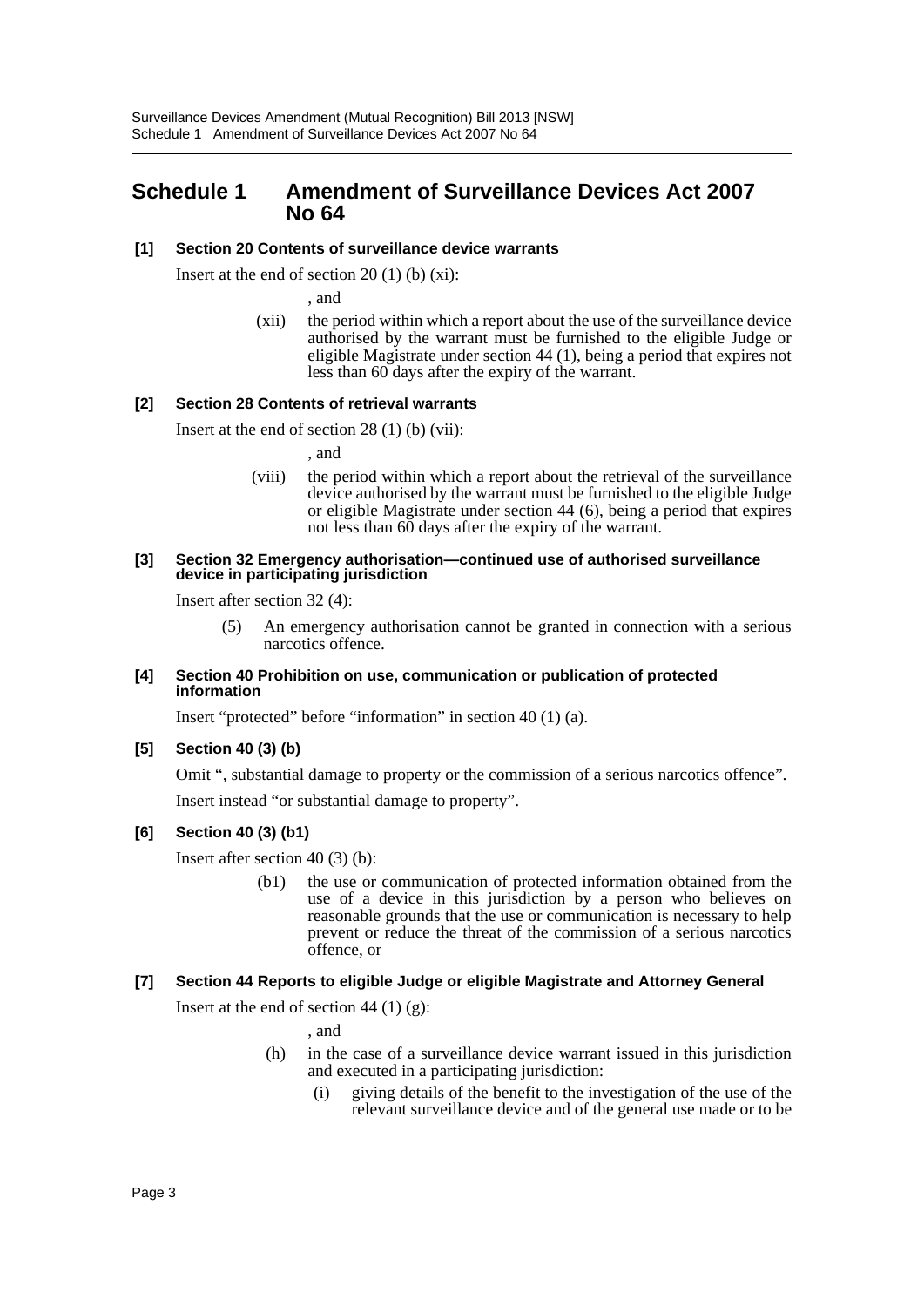made of any evidence or information obtained by the use of the device, and

(ii) giving details of the compliance with the conditions (if any) to which the warrant was subject.

### **[8] Section 44 (6)**

Omit "for the purpose by the eligible Judge or eligible Magistrate granting the application". Insert instead "in the retrieval warrant".

#### **[9] Section 44 (6) (c)**

Insert at the end of section 44 (6) (b):

, and

- (c) in the case of a retrieval warrant issued in this jurisdiction and executed in a participating jurisdiction:
	- (i) giving details of any premises entered, anything opened and any object removed or replaced under the warrant, and
	- (ii) giving details of the compliance with the conditions (if any) to which the warrant was subject.

#### **[10] Section 45 Annual reports**

Insert after section 45 (1) (b):

- (b1) the number of remote applications made by law enforcement officers during that year for surveillance device warrants to be issued in this jurisdiction and executed in a participating jurisdiction,
- (b2) the number of applications made by law enforcement officers for surveillance device warrants to be issued in this jurisdiction and executed in a participating jurisdiction that were refused during that year, and the reasons for refusal,
- (b3) the number of applications for extensions of surveillance device warrants issued in this jurisdiction and executed in a participating jurisdiction, made by law enforcement officers during that year, the number of extensions granted or refused and the reason why they were granted or refused,
- (b4) the number of arrests made by law enforcement officers during that year on the basis (wholly or partly) of information obtained by the use of a surveillance device under a surveillance device warrant or emergency authorisation issued in this jurisdiction and executed in a participating jurisdiction,
- (b5) the number of prosecutions that were commenced in this jurisdiction during that year in which information obtained by the use of a surveillance device under a surveillance device warrant or emergency authorisation issued in this jurisdiction and executed in a participating jurisdiction was given in evidence, and the number of those prosecutions in which a person was found guilty,

## **[11] Section 45 (2)**

Omit "subsection (1) (a) and (b)". Insert instead "subsection (1) (a)–(b3)".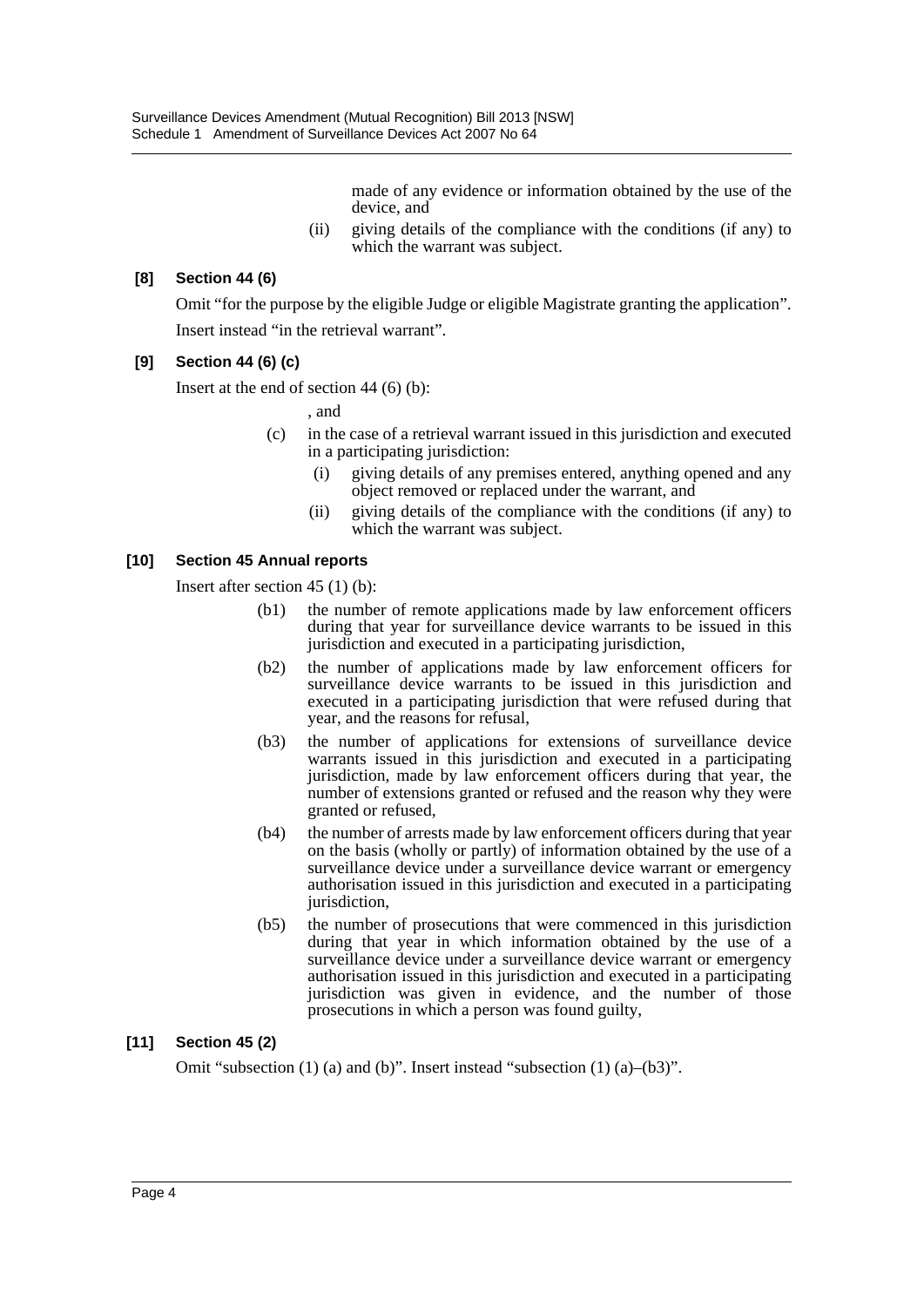#### **[12] Section 46 Keeping documents and records connected with warrants and emergency authorisations executed in this jurisdiction**

Insert "for the use or retrieval of surveillance devices in this jurisdiction" after "agency" where thirdly occurring.

#### **[13] Section 46A**

Insert after section 46:

#### **46A Keeping documents and records connected with warrants and emergency authorisations executed in participating jurisdictions**

- (1) The chief officer of a law enforcement agency must cause a copy of the following documents to be kept in relation to the use or retrieval of a surveillance device in a participating jurisdiction:
	- (a) each warrant issued to a law enforcement officer of the agency,
	- (b) each notice given to the chief officer of the revocation of a warrant,
	- (c) each emergency authorisation given to a law enforcement officer of the agency,
	- (d) each application made by a law enforcement officer of the agency for an emergency authorisation,
	- (e) each application made by a law enforcement officer of the agency for:
		- (i) a warrant, or
		- (ii) an extension, variation or revocation of a warrant, or
		- (iii) approval of the exercise of powers under an emergency authorisation,
	- (f) each report made to a Judge or Magistrate under section 44,
	- (g) each certificate issued by a senior officer of the agency under section 50.
- (2) The chief officer of a law enforcement agency must cause the following information to be kept in relation to the use or retrieval of a surveillance device in a participating jurisdiction:
	- (a) a statement as to whether each application made by a law enforcement officer of the agency for a warrant, or the extension, variation or revocation of a warrant, was granted, refused or withdrawn,
	- (b) a statement as to whether each application made by a law enforcement officer of the agency for an emergency authorisation, or for approval of powers exercised under an emergency authorisation, was granted, refused or withdrawn,
	- (c) details of each use by the agency, or by a law enforcement officer of the agency, of information obtained by the use of a surveillance device by a law enforcement officer of the agency,
	- (d) details of each communication by a law enforcement officer of the agency to a person other than a law enforcement officer of the agency of information obtained by the use of a surveillance device by a law enforcement officer of the agency,
	- (e) details of each occasion when, to the knowledge of a law enforcement officer of the agency, information obtained by the use of a surveillance device by a law enforcement officer of the agency was given in evidence in a relevant proceeding,
	- (f) details of the destruction of records or reports under section 41 (1) (b).